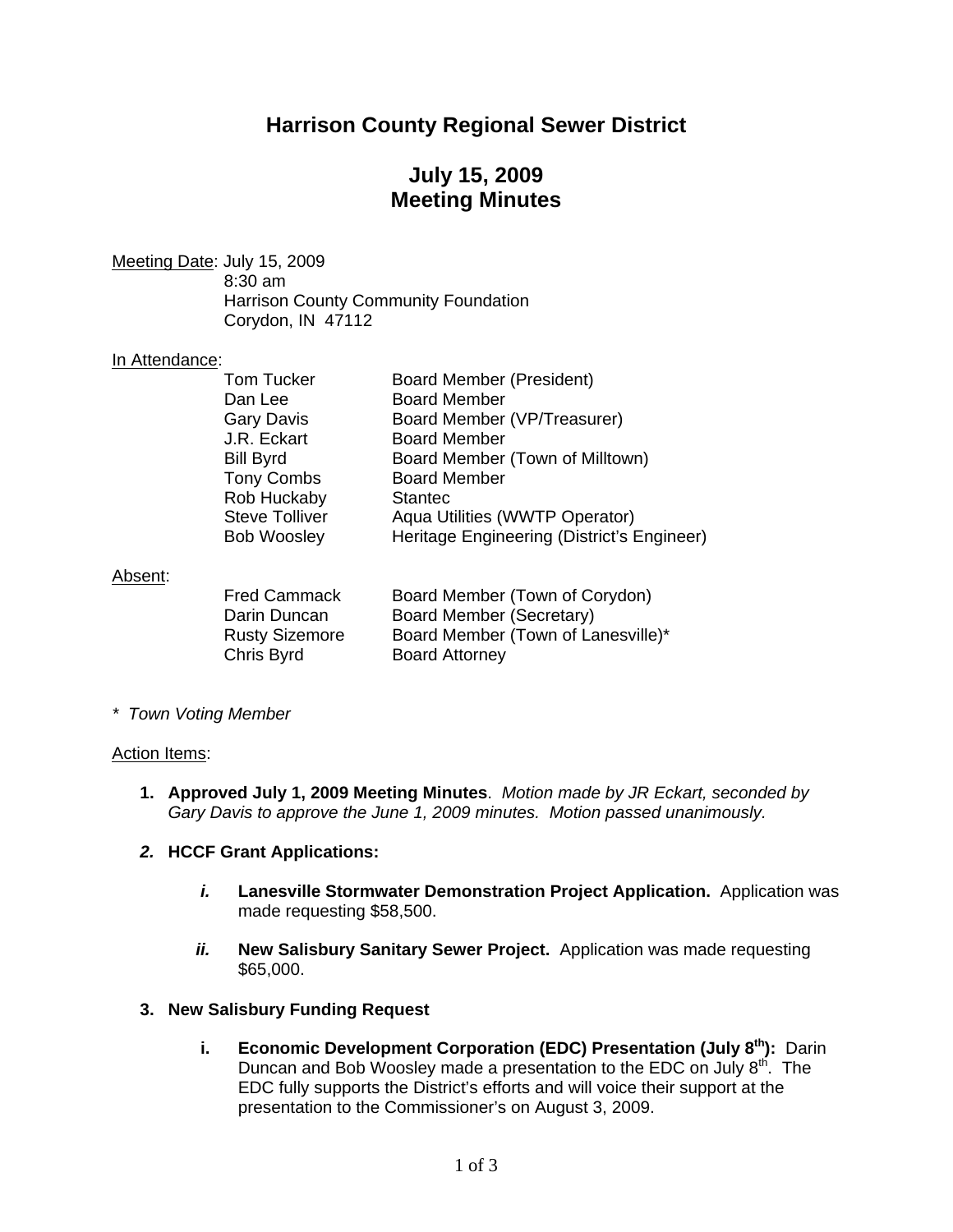- **ii.** Commissioner's Funding Request (August 3<sup>rd</sup>): Darin Duncan and Bob Woosley will make presentation to the Commissioner's on August 3rd.
- *4.* **Berkshire WWTP Generator:** The District's request was approved by the Commissioner's on July  $6<sup>th</sup>$ . Presentation was made to the Council on July 13<sup>th</sup> and will be voted on by the Council on July  $27<sup>th</sup>$ .
- **5. Berkshire WWTP Operations Report (June):** Steve Tolliver presented the operations report for the month of June. Plant continues to operate well within permit parameters. No violations reported for the month. *Motion made by Dan Lee, seconded by Gary Davis to approve the Operations Report for the month of June. Motion passed unanimously.*
- *6.* **Treasurer's Report:** Gary Davis presented the Treasurer's Report for the month of June. *A motion was made by JR Eckart, seconded by Dan Lee to approve the Treasurer's Report. Motion passed unanimously.*
- **7. Stimulus Funding Request:** The District received a letter informing them that they were not successful in securing any of the Federal Stimulus Funds.

### **8. Invoices:**

- **i.** Approved Heritage Inv. 39 (.02 Budget) in the amount of \$4,161.50. *Motion made by Gary Davis, seconded by Dan Lee. Motion passed unanimously.*
- **ii.** Approved Heritage Inv. 41 (.02 Budget) in the amount of \$2,560.00. *Motion made by Gary Davis, seconded by JR Eckart. Motion passed unanimously.*
- **iii.** Approved invoices submitted by Aqua Utilities and the Town of Corydon. *Motions made by Dan Lee, seconded by JR Eckart. Motions passed unanimously.*

### Next Meeting:

1. Board Meeting: **Wednesday July 15, 2009 at 8:30 am** @ Harrison County Community Foundation Building.

Minutes prepared by: Heritage Engineering

# **End of Minutes**

Approved By:

Tom Tucker, President Tony Combs

\_\_\_\_\_\_\_\_\_\_\_\_\_\_\_\_\_\_\_\_\_\_\_\_\_\_\_\_ \_\_\_\_\_\_\_\_\_\_\_\_\_\_\_\_\_\_\_\_\_\_\_\_\_\_

Darin Duncan, Secretary **Daniel Lee** 

\_\_\_\_\_\_\_\_\_\_\_\_\_\_\_\_\_\_\_\_\_\_\_\_\_\_\_\_ \_\_\_\_\_\_\_\_\_\_\_\_\_\_\_\_\_\_\_\_\_\_\_\_\_\_